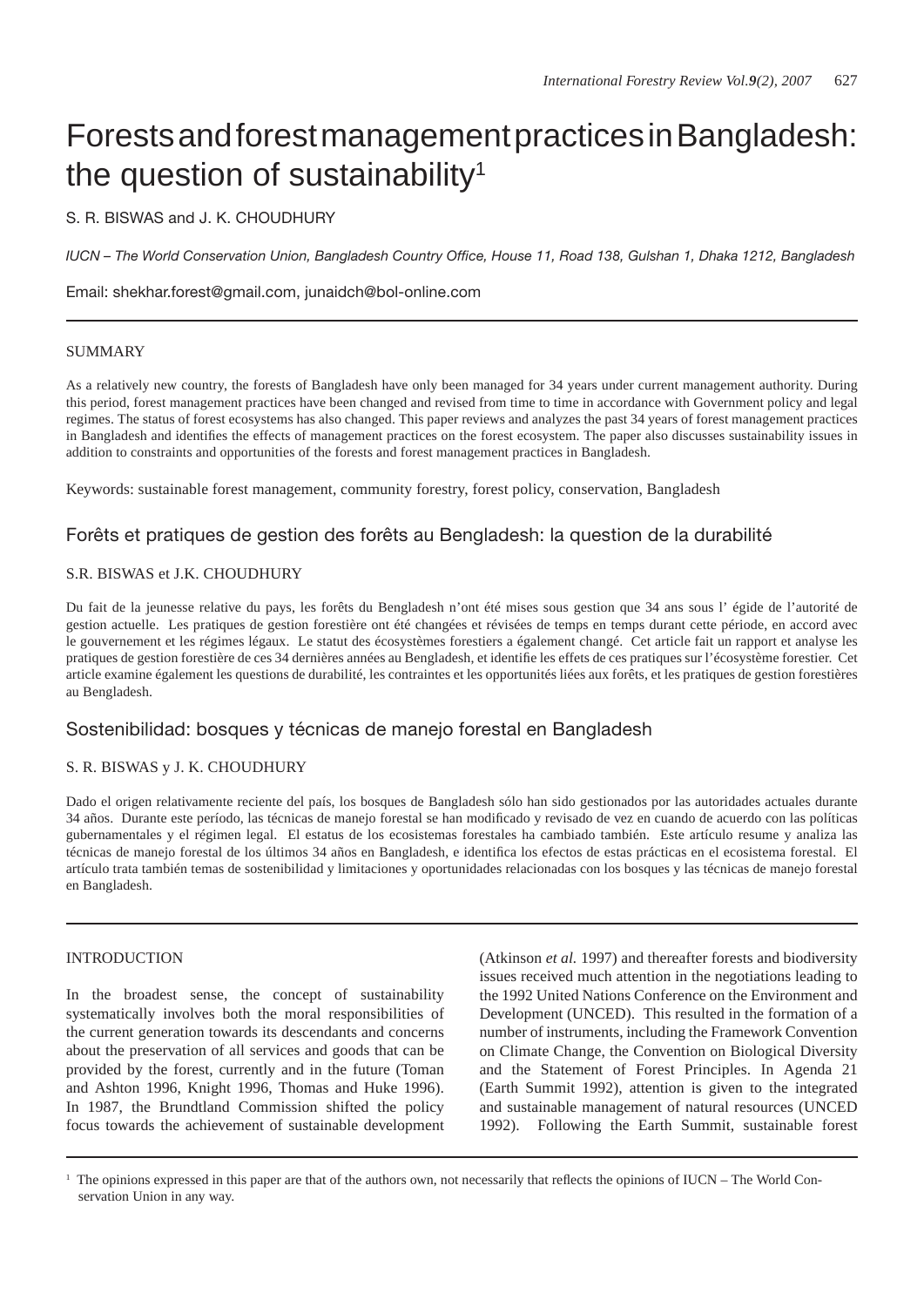management has been an objective of forest policies in most countries irrespective of the degree of human interventions in forests (Choudhury 2005). Consequently, any discussion of sustainable forest management should include natural forests, secondary forests and plantations (Dupuy *et al.* 1999).

Most ecological systems, such as forests, are in a permanent state of flux caused by naturally evolving biological processes and changes. Sustainable forest management attempts to develop systems whereby resources can be harvested without harming the environment or the interests of future generations. However, it is difficult to assess the sustainability of any particular system. In the case of forest management, the situation is even more complex (Biswas 2001). It is essential to consider the timescale, ecology, economy and socio-cultural aspects while evaluating the sustainability of any particular system (Dupuy *et al.* 1999). There is also controversy concerning the minimum time period required to assess the sustainability of any system. The management intervention needs to be ecologically viable. The ecology can be assessed in terms of biological and physical components. The crucial part consists of the economic and socio-cultural considerations. A system will no longer be sustainable unless it produces sustainable economic returns and is accepted by society. Considering

these, sustainability has thus become a principle 'that cannot be proven or measured but which serves to create a sense of community, connection and purpose' (McCool and Stankey 2001) (Figure 1). Sustainability, in this modern, broad sense may be no easier to define than love, hope and charity (Sheil *et al.* 2004).

Historically, Asia is an extremely rich region in terms of tropical rain forests and biodiversity. However, numerous tropical forest areas have become impoverished and degraded (Dupuy *et al.* 1999). In the region, sustainable forest management systems were based on sustained wood production, and numerous silvicultural techniques were used for the management of forests. In real terms of sustainability, economic and human dimensions need to be considered in addition to wood production. Thus the concept of ecosystem management appears to be a suitable framework for management. One of the basic ideas of ecosystem management is that by maintaining forest conditions within their natural range of variation, there is a greater chance to preserve all the values present in a natural forest (Hauffler *et al.* 1996, Thomas and Huke 1996), thereby making the interventions sustainable (Biswas 2001). Knowledge of the historical range of variation of forest conditions (Wallin *et al.* 1994), trends in the changes of management objectives, trends in policy



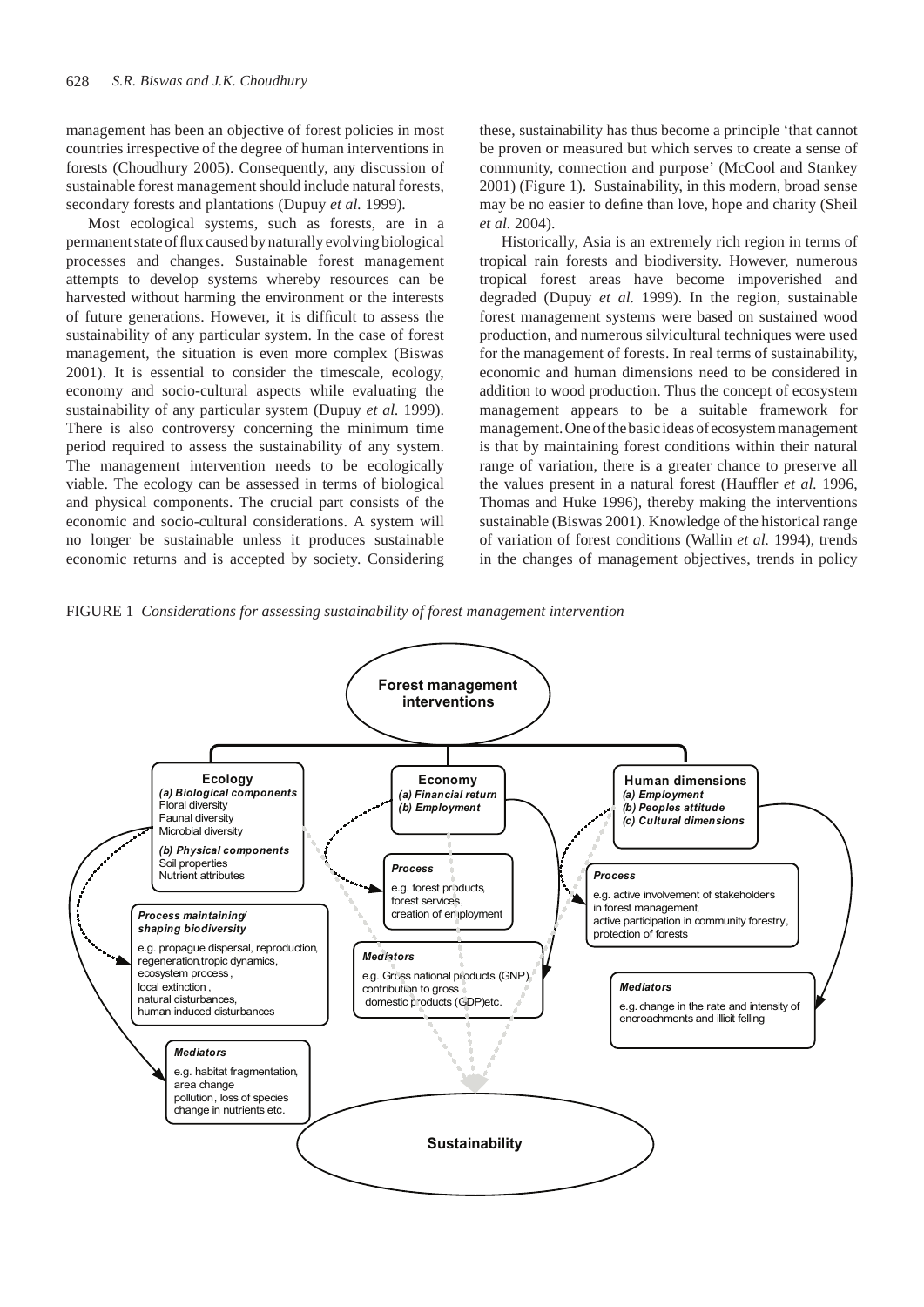changes and other legal instruments is critical in judging the sustainability of any particular system. For a sustainable forest management system to be functional it must be viewed as a continuous and ongoing process (Bunnel 1997) and assessment of the effects of interventions at certain stages is

FIGURE 2 *Forest areas of Bangladesh*

essential. Forest management needs to be objective oriented. Accordingly, the forest department of Bangladesh manages its forestland within a set of objectives, although these are rarely evaluated. This paper aims to assess the sustainability issues of forest management in Bangladesh.

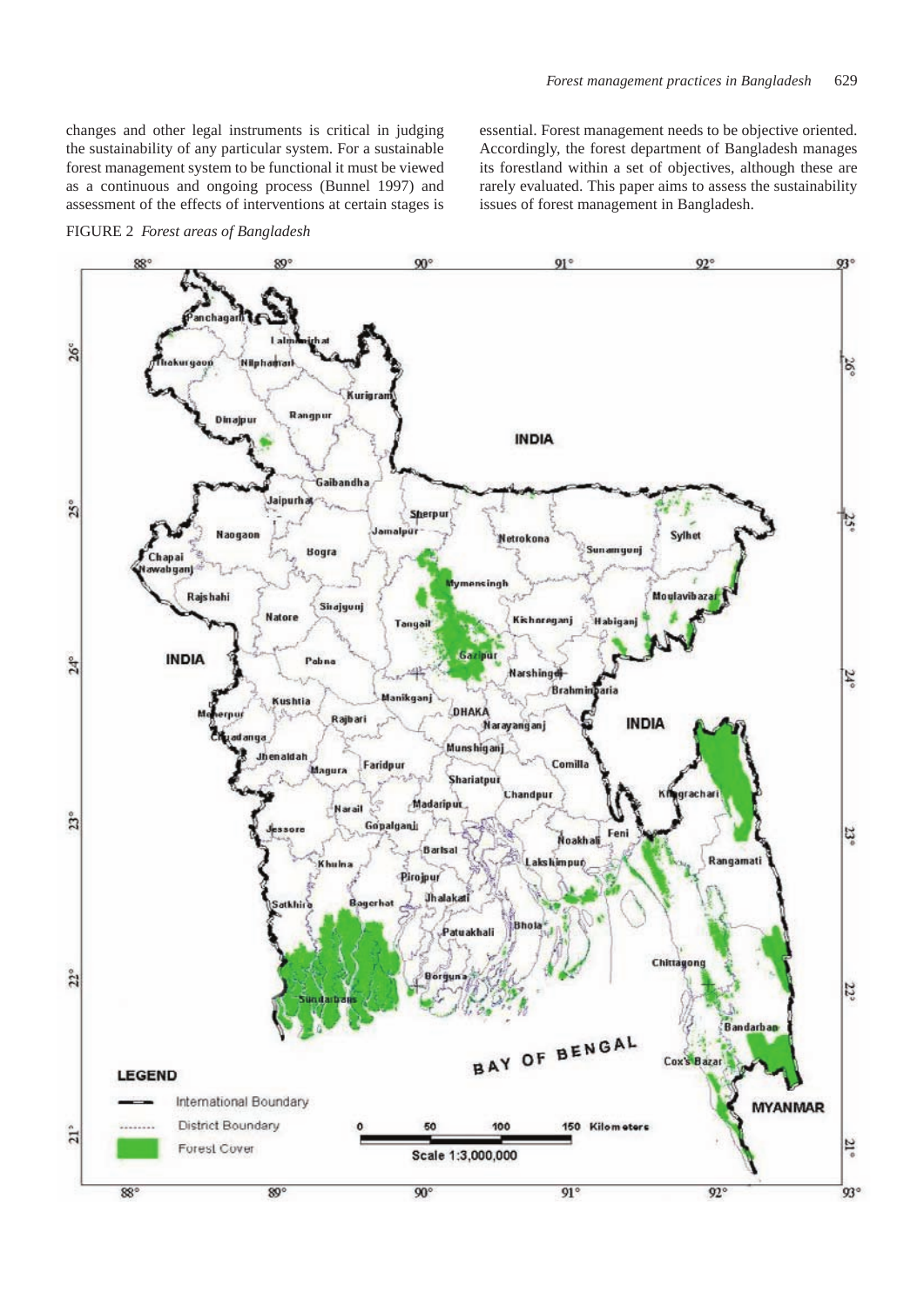# HISTORY OF FOREST AND FOREST MANAGEMENT IN BANGLADESH

#### **Forest type and area**

Bangladesh is a densely populated country, lying between 88° 34' and 26° 38' North and between 88° 10' and 92° 41' East (Hossain *et al.* 1997), with an area of 147,570 square kilometers (Figure 2). It occupies a unique geographical location, spanning a relatively short stretch of land between the Himalayan chain and the Indian Ocean, and it is virtually the only drainage outlet for the river basin complex consisting of the Ganges, Brahamaputra and Meghna rivers and their network of tributaries (GoB 1992).

The majority (64.2%) of land is under agricultural use and only 10.2% of the total land is under forest cover (FAO 2005), although this figure is often disputed (according

Mondal *et al.* (2004), the forest cover is 17.5%). The estimated rate of deforestation in natural forests during 1981- 85 was 8000 ha annually, which increased during 1990-95, to an annual rate of deforestation of 8800 ha (FAO 1999). At the same time, the population of Bangladesh has increased rapidly. The annual deforestation rate in South Asia is 0.6% (Gain 2002) whereas in Bangladesh it is estimated to be between less than 1% (FAO 1999) and 3.3% (FMP 1993). Such variation may be explained by the fact that the areas affected by forest degradation and deforestation have not been properly surveyed and mapped (Amin *et al.* 2002). However, per capita forestland in Bangladesh has shrunk to 0.022 hectares, considered to be one of the lowest in the world (Choudhury 2005).

The exact sizes and location of forests has never been reliably determined, except by periodic estimations based on visual observations (e.g. FMP 1993). Only 61% of the

# TABLE 1 *Forest types of Bangladesh*

| Forest type                                | Distribution                                                                                                                    | Major species                                                                                                                                                                                                                                                                                                                                                                                                                                                                                                                                                                                                                                                                                                                                                                                                                              |
|--------------------------------------------|---------------------------------------------------------------------------------------------------------------------------------|--------------------------------------------------------------------------------------------------------------------------------------------------------------------------------------------------------------------------------------------------------------------------------------------------------------------------------------------------------------------------------------------------------------------------------------------------------------------------------------------------------------------------------------------------------------------------------------------------------------------------------------------------------------------------------------------------------------------------------------------------------------------------------------------------------------------------------------------|
| <b>Tropical wet</b><br>evergreen forests   | The hill forests of Sylhet and<br>some small pockets of forests in<br>Chittagong and Chittagong Hill<br>Tracts                  | Artocarpus chaplasha, Syzygium spp, Lophopetalum fimbriatum, and<br>Duabanga sonneratioides. Their associated species are Dipterocarpus<br>spp, Hopea odorata, Tetrameles nudiflora, Shorea robusta, Dillenia<br>pentagyna, Salmalia spp, and Albizzia spp. The second story consists<br>of Talaruma phellocarpa, Chikrassia tabularis, Cinnamomum spp,<br>Amoora spp, Toona ciliata, Alstonia scholaris, Mesua ferrea, Gmelina<br>arborea, Terminalia ballerica, Melocanna bambusoides, Bambusa tulda,<br>Teinostachyum dulloa, Dendrocalamus lognispathus, Oxytenanthera<br>nigrosiliata, Teinostachyum griffithii. The undergrowth usually is a tangle<br>of shrubs in which canes, bamboo and wild banana plants are common.<br>Ephiphytes are abundant. Aroids, ferns, mosses and orchids are very<br>common. Climbers are also many. |
| <b>Tropical semi ever</b><br>green forests | Most of the hill forests of<br>Chittagong, Cox's Bazar and<br><b>Chittagong Hill Tracts</b>                                     | Dipterocarpus spp, Swintonia floribunda, Pterygota alata, Albizzia<br>spp., Tetrameles nudiflora, Michelia excelsa, Palaquium polyanthrum,<br>Callophyllum spp., Artocarpus chaplasha, Mesua ferrea, Aphanamyxis<br>polystachya, Syzygium spp., Duabanga senneratioides, Michelia<br>champaca, Cedrela toona, Lopopetalum fimbriatum, Quercus spp.,<br>Lagerstroemia speciosa, Hydnocarpus kurrzii, Trewia nudiflora,<br>Gmelina arborea, Mengifera sylvatica, Terminalia belerica, Terminalia<br>chebula, Eleocarpus robustus, Saraca indica, Melocanna bambusoides,<br>Bambusa tulda, Teinostachyum dulloa, Dendrocalamus lognispathus,<br>Oxytenanthera auriculata, Oxytenanthera nigrosiliata, Bambusa<br>vulgaris, Teinostachyum griffithii etc.                                                                                      |
| <b>Tropical moist</b><br>deciduous forests | The sal forests situated in<br>the grater districts of Dhaka,<br>Mymensingh, Dinajpur, Rangpur<br>and Comilla                   | Shorea robusta, Lagerstroemia flosreginae, Lagerstroemia parviflora,<br>Gmelina arborea, Adina cardifolia, Artocarpus chaplasha, Phyllanthus<br>emblica, Dllenia pentagyna, Butea frondosa, Cassia fistula, Holarrhena<br>antidysenterica etc.                                                                                                                                                                                                                                                                                                                                                                                                                                                                                                                                                                                             |
| <b>Fresh water</b><br>wetland forests      | These sites get flooded and/or<br>inundated during monsoon. The<br>reed land and the hijal-koroj<br>forests of Sylhet haor area | Barringtonia acutangula, Pongamia pinnata, Crataiva murvala,<br>Anthocephalous cadamba and Salix tetrasperma, Asclepiad spp.,<br>Asparagus racemasus, Ficus heterophylla, Ipomea fistulosa, Lipia<br>javanica, and Rosa involucrate, Phragmitei karka, Saccharum<br>spontaneum, and Lemna spp.                                                                                                                                                                                                                                                                                                                                                                                                                                                                                                                                             |
| <b>Mangrove forests</b>                    | All the coastal estuarine tidal<br>forests including Sundarban                                                                  | Heritiera fomes, Bruguiera gymnorrhiza, Avicennia officinalis,<br>Sonneratia apetala, Excoecaria agallocha, Ceriops decandra, Xylocarpus<br>moluccensis, Rhizophora mucronata, Nypa fruticans, Phoenix paludosa,<br>Cynometra ramiflora, Aegiceras corniculatum etc.                                                                                                                                                                                                                                                                                                                                                                                                                                                                                                                                                                       |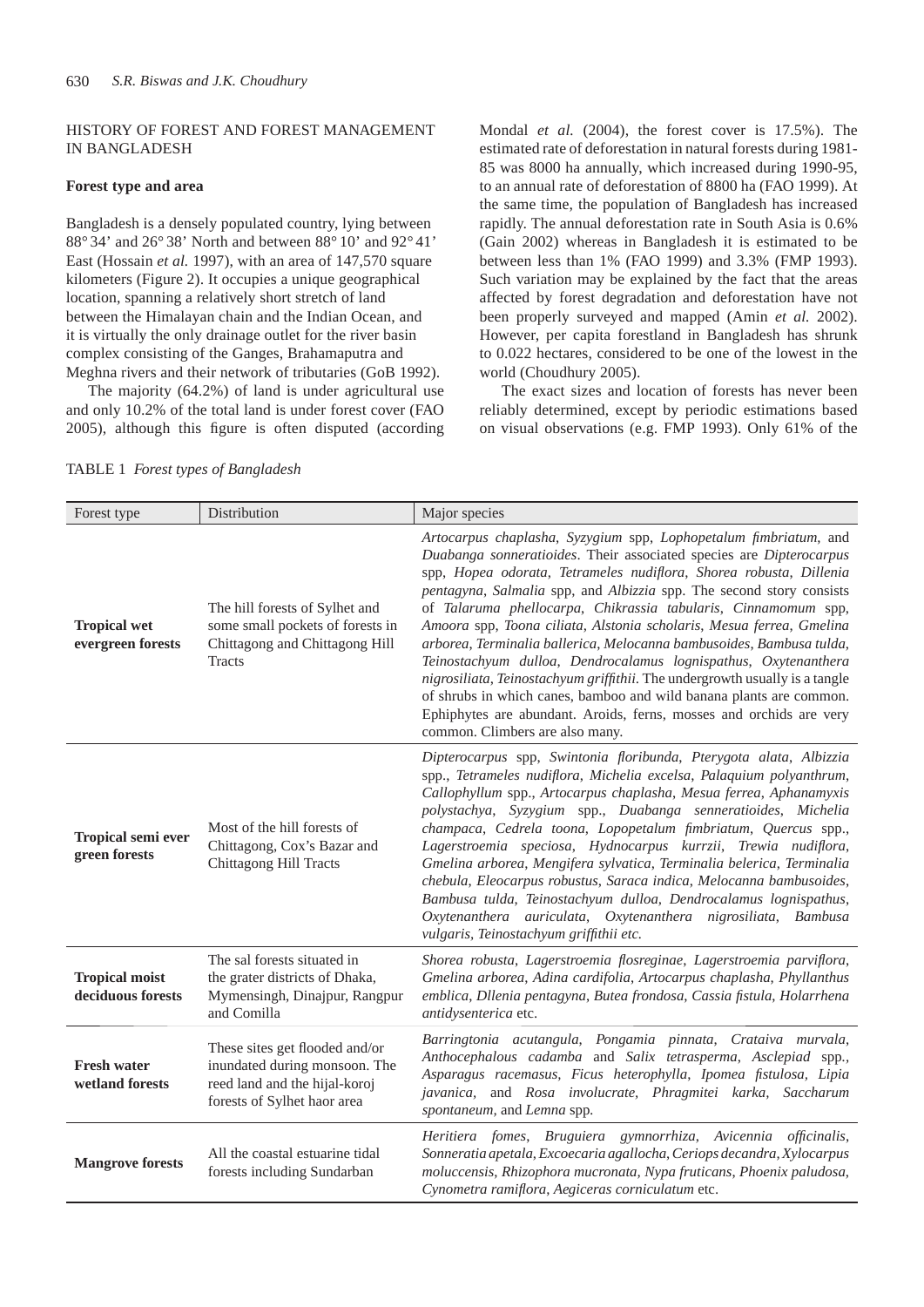gazetted State Forests were estimated to carry tree cover in 1988 (FAO 1988), and it is thought that nearly half of the forestlands are without significant tree cover. In land designated as the Hill Forest, only 54% can be considered to be forested. In designated Mangrove forest, 99% of the land is forested, but only 32% of the designated Sal forest is covered in forest (Amin *et al.* 2002). About half of the area of the Mangrove Forest of the Chakoria Sundarbans, some 3,000 ha, has been cleared for shrimp cultivation.

In recognition of these deficiencies, since 1994 the Government has shifted its policy and placed emphasis on participatory and social forestry. Large-scale afforestation has been initiated through this programme (Amin *et al.* 2002), and in the period from 1990 to 2000, the total forest area has been increasing at a rate of 1.3% per year (FAO 2005).

The forests of Bangladesh consist of a mosaic of units with high (e.g., natural forests), moderate (e.g., semi-natural forests) and poor (e.g., plantations) floristic and faunal diversity (Biswas 2001). Das (1990) classified the forests of Bangladesh into four broad types based on their ecological attributes (see Table 1).

Of the forest area, 46.9% is under forest plantations including roadside plantations. Though the percentage of area under plantation is quite satisfactory in reality the status of forest plantations are really poor. The remaining 43.1% of the forest area consists of natural forest and barren forestland

(Choudhury 2005). The Forest Department manages 9.5% of the forest area, and 55% is under the jurisdiction of district administrations (Das and Siddiqi 1985). Almost half of the existing forestland is under different types of non-forest land use, including shifting agriculture, illegal occupation, unproductive areas and other areas (ADB 1999). According to Khan *et al.* (2004), two parallel systems of production forests exist in Bangladesh, namely government forests, run by the Forest Department, and private forests. Although at present 10.2% of the land area of Bangladesh is under 'forest cover', most is no longer covered with trees or vegetation (GoB 1992). Among the forests of Bangladesh, natural forest is disappearing vary rapidly and at present a high proportion (46.9%) consists of forest plantations (FAO 2001). However, the area of plantations will not meet future demands for wood (Biswas 2001).

#### *Protected areas of Bangladesh*

In Bangladesh, protected areas include wildlife sanctuaries, national parks and game reserves. The Government has declared seven wildlife sanctuaries, four national parks and one game reserve in forest areas through notification in the official gazette (Table 2). Some additional areas are being considered for protection. The Forest Department has also established an Eco-Park over an area of 815 ha of reserved forests.

| Sl. No               | Name                          | Forest Type              | Area (ha.) | Year of establishment |  |  |  |
|----------------------|-------------------------------|--------------------------|------------|-----------------------|--|--|--|
|                      | <b>National Parks</b>         |                          |            |                       |  |  |  |
| 1                    | Modhupur National Park        | Sal forest               | 8,436      | 1962/1982             |  |  |  |
| 2                    | <b>Bhawal National Park</b>   | Sal forest               | 5,022      | 1974/1982             |  |  |  |
| 3                    | Himchari National Park        | <b>Hill forest</b>       | 1,729      | 1980                  |  |  |  |
| 4                    | Lawachara National Park       | Hill foret               | 1,250      | 1996                  |  |  |  |
| 5                    | Kaptai National Park          | <b>Hill forest</b>       | 5,464      | 1999                  |  |  |  |
| 6                    | Ramsagar National Park        | Sal forest               | 28         | 2001                  |  |  |  |
| 7                    | Nijhum Dwip National Park     | <b>Coastal Mangroves</b> | 16,352     | 2001                  |  |  |  |
| 8                    | Meda Kochchapia National Park | Hill forest              | 395        | 2004                  |  |  |  |
| 9                    | Satchari National Park        | <b>Hill forest</b>       | 240        | Proposed              |  |  |  |
|                      | Wild Life Sanctuaries         |                          |            |                       |  |  |  |
| 10                   | Sundarban East WS             | Natural mangroves        | 31,227     | 1960/1996             |  |  |  |
| 11                   | Pablakhali WS                 | Hill forest              | 42,087     | 1962/1983             |  |  |  |
| 12                   | Char Kukri Mukri WS           | Coastal mangroves        | 40         | 1981                  |  |  |  |
| 13                   | Chunati WS                    | <b>Hill forest</b>       | 7,761      | 1986                  |  |  |  |
| 14                   | Rema Kalenga WS               | Hill forest              | 1,796      | 1996                  |  |  |  |
| 15                   | Sundarban West WS             | Natural mangroves        | 71,502     | 1996                  |  |  |  |
| 16                   | Sundarban South WS            | Natural mangroves        | 36,970     | 1996                  |  |  |  |
| 17                   | Hazarikhil WS                 | Hill forest              | 2,443      | Proposed in 1974      |  |  |  |
| <b>Game Reserves</b> |                               |                          |            |                       |  |  |  |
| 18                   | <b>Teknaf GR</b>              | Hill forest              | 11,615     | 1983                  |  |  |  |

#### TABLE 2 *Protected areas of Bangladesh*

Source: Choudhury 2005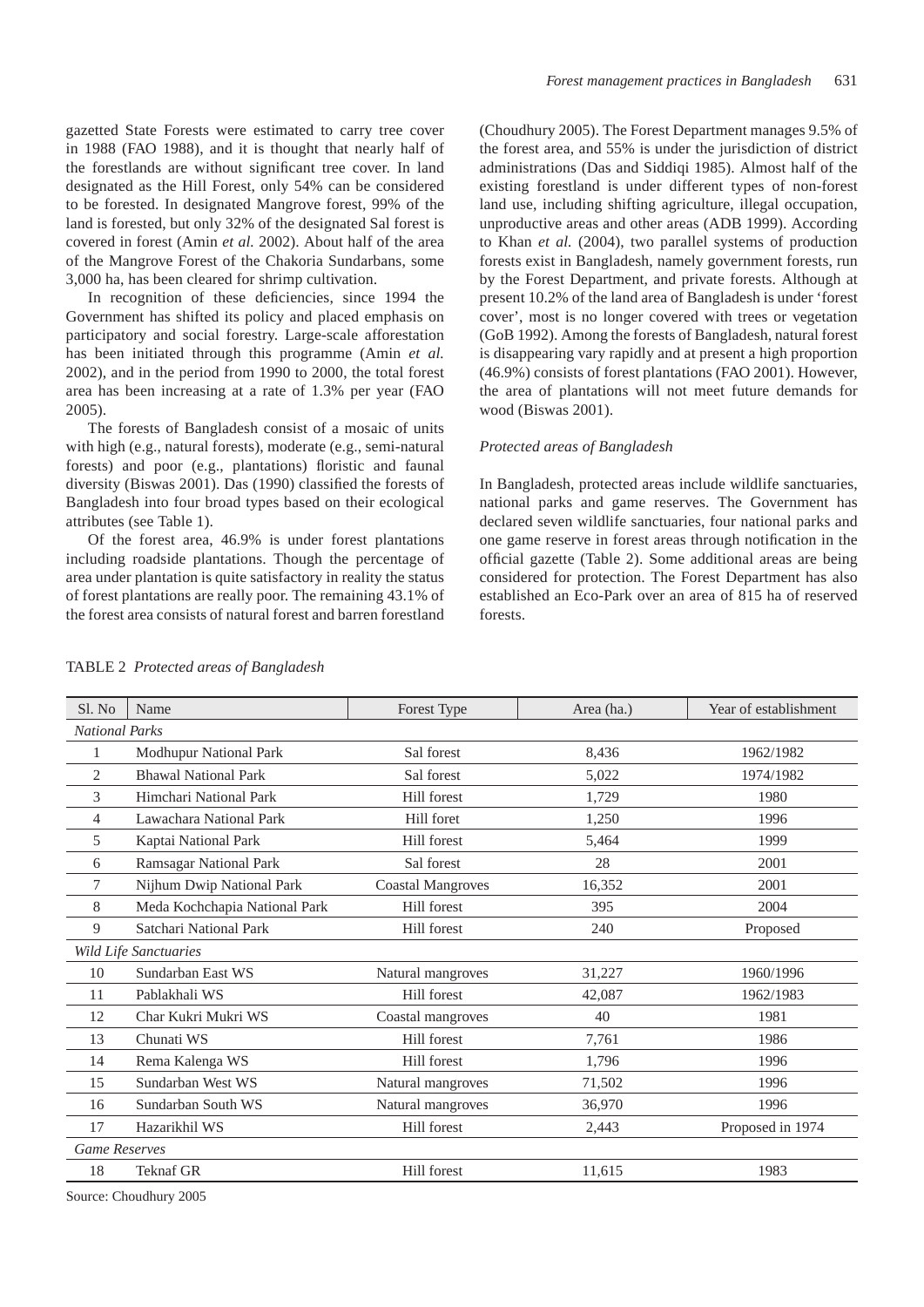## **Forest management**

## *General aspects of management*

Forests and their sustainable management are a major concern of the Bangladesh Government (Biswas 2001). For nearly one hundred years, the British colonial system shaped Bangladesh's forest management, as in India and Pakistan (Rishi 2002). During the colonial period, forests were managed following a management plan with the prime objective of meeting the needs for wood in various forms (e.g., sleepers and fuel for the railways, wood for construction and such other uses) on a sustained yield basis (Choudhury 2005). During the Pakistan period (1948-1971), while meeting the demands of wood of the country by harvesting the natural forests, attempts were initiated to convert the existing less commercially valuable natural forest to more valuable forest plantations. Forests were managed following a management plan (Pant 1982). These management plans, termed *working plans*, were written for a given area, and were valid for a period of 10 years (e.g. Ahmed 1961, Choudhury 1960, Curtis 1931).

After liberation in 1971, a total ban was imposed on the felling of trees, suspending the ongoing management plans. Plantation forestry was continued on a limited scale in denuded areas (GoB 1992). Most of the plantations were under different development projects (e.g. Thana Unnayan and Nursery Development project, FSP, FRM). By 1980 Bangladeshi foresters had developed the innovative approach of afforesting the newly formed mud flats along the coast and foreshores.

The conventional central management system of forest resources in Bangladesh has been recognized as being unsuitable for the resource base and the socio-economic situation. Because of the inability to prevent widespread overexploitation of forest resources, many state forest areas have open access and have been rapidly degraded under population pressure and increasing demands of forest products. To cope with these problems, since 1992 the Bangladeshi Government has developed a participatory forest management and conservation program. The concept of forest management initiated with sustained yield (Das 1982), has transformed to 'multiple use' (Das 1982, Choudhury 2005) and is now entering into the era of sustainable integrated management (Choudhury 2005). Recently, Canonizado and Hussain (1988a,b,c) have written *Integrated Forest Management Plans* for several forest divisions *viz.* Sunderban, Cox's Bazaar and Sylhet. Canonizado and Ishtiaque (1988) have written an Integrated Forest Management Plan for the newly afforested coastal areas of Noakhali. However, the Forest Department has current forest management plans for these four divisions only and for the remaining forested areas have no current forest management plans (Choudhury 2005). These areas are being worked either on the basis of 'advanced prescriptions' (e.g. Blamforth 1985) or projectoriented 'annual development programs' (Ahmed 2003).

Current knowledge of the mechanisms of human-forest dynamics under diverse and changing circumstances is challenging the success of the national forestry policy reform and sustainability of the managed forest ecosystems. The objectives of recently expired forests management plans in Bangladesh, in general, were as follows (Choudhury 2005):

- *To convert the existing irregular forests into normal ones with better species.*
- *To provide a sustained supply of forest products to meet the demand of agriculture and industries.*
- *To meet the demand of forest produce of the local population.*
- *To prevent denudation of the hills and consequent erosion of the soil so as to maintain natural flow of rivers and streams.*
- To derive maximum economic benefits out of a given *tract of forests.*
- *To provide forest cover for preservation and propagation of wild life.*

In addition to these goals, the national forestry master plan, considered as a key document in the forestry sector for the country, specifically emphasized the need for forest rehabilitation and securing ecosystems and human wellbeing.

#### *Silvicultural aspects*

The silvicultural systems practiced in the forests of Bangladesh varied according to forest type and management objectives. Since the independence of Bangladesh in 1971, felling has been banned in all forest areas. However, before that, three silvicultural systems dominated, namely the selection system, the coppice system and clear felling followed by artificial regeneration (Pant 1982). In the tropical moist evergreen and semi-evergreen forests, the main silvicultural system was clear felling followed by artificial regeneration, as developed during the British colonial period. However the rotation lengths have been periodically reduced. Initially the rotation was 120 years (Banrjee 1943); thereafter it was reduced to 100 years, 80 years (Zahiruddin 1954), 60 years (Chowdhury 1969) and then 40 years (Blamforth and Howlader 1988). In the moist deciduous forest, the principle silvicultural system has been the coppice system. In the mangroves of Sundarban, several types of systems are followed depending on the species, such as the selection system for *Heritiera fomes*, clear felling for *Sonneratia apetala,* and the coppice system for *Ceriops* spp.

# *Development projects and programmes in the forestry sector*

In the Bangladeshi forestry sector, two broad types of development projects and programmes are on-going. These are externally (donor) assisted projects/programme and development programmes initiated by Non Governmental Organizations (NGOs). Ten donor-assisted forestry sector development programmes are on-going and eleven have been completed.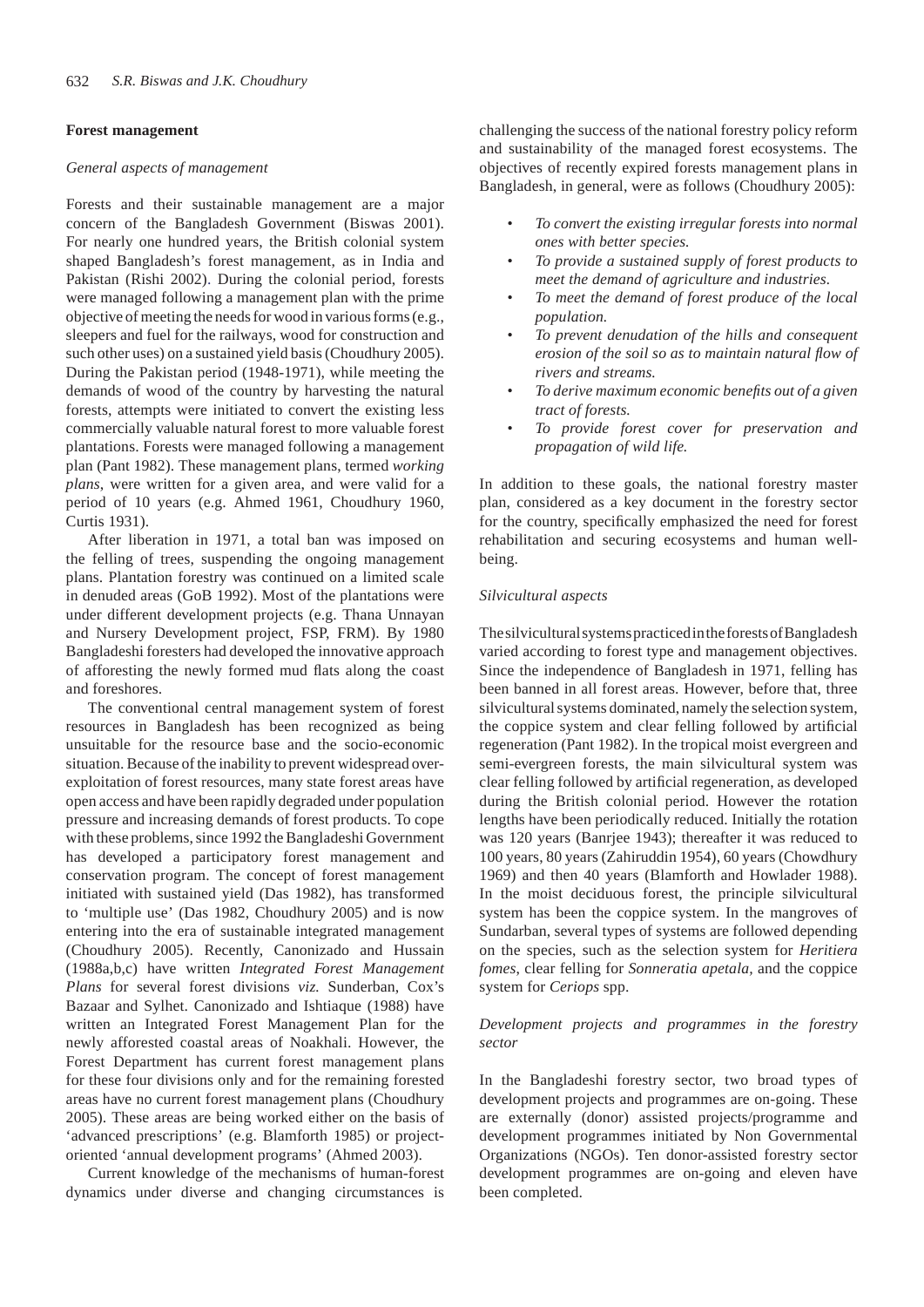*Ongoing development projects:*

- Forestry Sector Project (1997-1998 to 2005-2006)
- Development of Bamboo, Cane and Murta Plantation ( 1998-1999 to 2005-2006)
- Afforestation of Denuded Hill in the Ramgarh-Sitakunda Area.(2000-2001 to 2006-2007)
- Development of Mudhupur National park. (1999- 2000 to 2007-2008)
- Development of Kaptai National Park (1999-2000 to 2005-2006)
- Development of Dulahazara Safari Park , Cox's Bazar (2nd Phase) (2003-2004 to 2005-2006)
- Natural Environment /Biodiversity Conservation and Development at Banshkhali, Chittagong. (2003-2004 to 2007-2008)
- Nishorgo Support Project. (2004-2005 to 2008- 2009)
- A study on behaviour and ecology of the Tigers in the Sundarban Reserved Forests of Bangladesh. (T.A) (January 2005-December 2005)
- Strengthening Capacity To Generate Quality Information On Forest Resources (T.A) (July 2004 to December 2005)

*Completed development projects:*

• Forest Resources Management Project (1992-1993

to Dec 2001)

- Extended Forest Resourses Management Project ( Jan 2002 to June 2004)
- The Coastal Greenbelt Project (1995-1996 to 2001- 2002)
- Food Assisted Rural Development Project (1997- 1998 to 2000-2001)
- Nagar Banyan Prokolpa (1993-1994 to 1999-2000)
- Afforestation and Rehabilitation of Jhumia Families in the U.S.F. and Reserved Forest Lands of C.H.T. (3rd phase) (1995-1996 to 2001-2002)
- Infrastructural Reconstruction and Facilities Development of Forest Department in Chittagong Hill Districts(1999-2000 to 2001-2002)
- Development of Bhawal National Park, Baldha Garden and National Botanic Garden (2nd Phase)(1997-1998 to2002-2003)
- Establishment of Bangabandhu Sheikh Mujib Safari Park, Cox's Bazar(1998-1999 to 2002-2003)
- Establishment of Botanical Garden and Eco-park at Shitakunda, Chittagong (1999-2000 to 2003-2004)
- Establishment of Eco-Park at Modhutila and Gazni Recreational Centre (1999-2000 to 2003-2004)

During the last two decades there has been a gradual shift in the forest management approach of Forest Department from its traditional custodian role to a more participatory approach (FD 2006). As might be expected, NGO activities

|                                                               | Name of the Project and duration                             |                                              |                                                                                  | Area affected after planting (ha)                                                     |                                                            |                       |                                   |                                              |                                                            |
|---------------------------------------------------------------|--------------------------------------------------------------|----------------------------------------------|----------------------------------------------------------------------------------|---------------------------------------------------------------------------------------|------------------------------------------------------------|-----------------------|-----------------------------------|----------------------------------------------|------------------------------------------------------------|
| Name of<br>the Forest<br><b>Division</b>                      | Mangrove<br>Afforestation<br>Project<br>(MAP)<br>$(1980-85)$ | Second<br>Forestry<br>Project<br>$(1985-92)$ | Forest<br><b>Resources</b><br>Management<br>Project<br>(FRMP)<br>$(1992 - 2001)$ | Extended<br>Forest<br>Resources<br>Management<br>Project<br>(FRMP)<br>$(2002 - 2004)$ | Total<br>mangrove<br>Plantation<br>$(1980 - 2004)$<br>(ha) | River erosion<br>(ha) | Encroached<br>forest land<br>(ha) | Total area of<br>plantation<br>affected (ha) | Predicted<br>reclaimable<br>land for<br>plantation<br>(ha) |
| Coastal<br>Forest<br>Division,<br>Chittagong                  | 11,437                                                       | 10,057.0                                     | 4,958.0                                                                          | 550.0                                                                                 | 27,002.0                                                   | 11,371.25             | 5,604.0                           | 16,975.25                                    | 5,000.0                                                    |
| Coastal<br>Forest<br>Division,<br>Noakhali                    | 14,615.0                                                     | 15,314.0                                     | 18,200.0                                                                         | 1,163.0                                                                               | 49,292.0                                                   | 14,153.8              | 15,700.0                          | 29,853.8                                     | 80,000.0                                                   |
| Coastal<br>Forest<br>Division,<br><b>Bhola</b>                | 11,011.0                                                     | 7.758.0                                      | 5,845.0                                                                          | 800.0                                                                                 | 25,414.0                                                   | 11,849.15             | 2,036.0                           | 13,885.15                                    | 4,000.0                                                    |
| Coastal<br>Forest<br>Division,<br>Patuakhali                  | 6,114.0                                                      | 5,932.0                                      | 4,565.0                                                                          | 552.0                                                                                 | 19,163.0                                                   | 2.233.0               | 190.0                             | 2,423.0                                      | 5,000.0                                                    |
| Total                                                         | 43,177.0                                                     | 39,061.0                                     | 33,568.0                                                                         | 3.065.0                                                                               | 118,871.0                                                  | 39,607.20             | 23,530.0                          | 63,137.20                                    | 94,000.0                                                   |
| Source: Bangladesh Forest Department (Personal Communication) |                                                              |                                              |                                                                                  |                                                                                       |                                                            |                       |                                   |                                              |                                                            |

TABLE 3 *Mangrove plantations in coastal areas of Bangladesh (1980-2004)*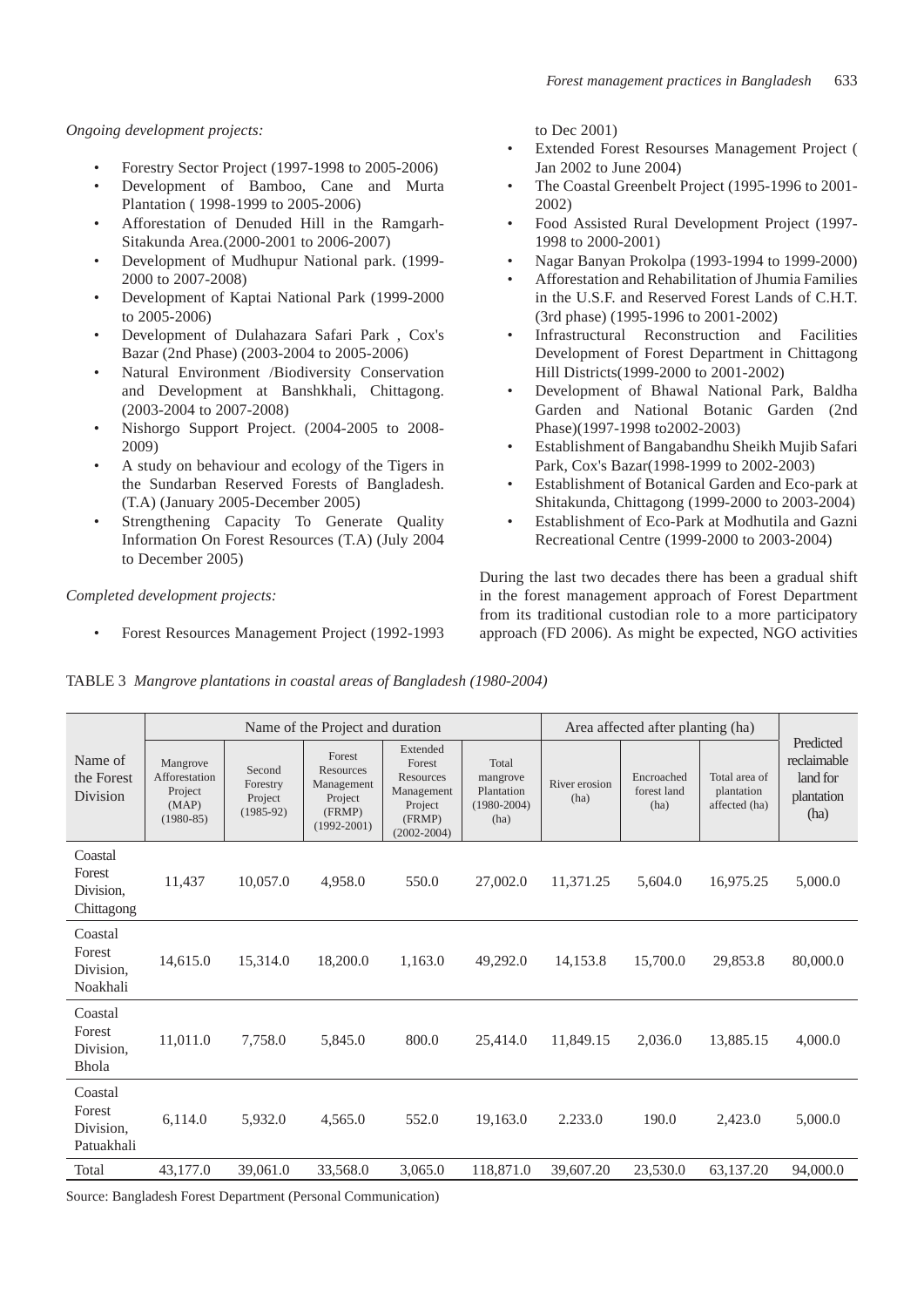are concentrated on community and social forestry. Among the NGOs, BRAC, Proshika, RDRS, Caritas Bangladesh, and SDC are amongst the most important for forestry sector and plantation programmes. The Government also put extensive effort to enrich mangrove forestry with massive afforestation programme along the coastal areas of Bangladesh (Table 3).

# **Policy and legal regimes**

## *Forest policy*

During the reign of the Mughals (1203-1538), local kings used to lease the forest for revenue and/or for settlement (Choudhury 2005). Forest management started in this tract of Bengal with the establishment of a Forest Department in the province of Bengal, in India. In 1855 for the first time in what was then India, in an attempt to articulate the need to conserve forest resources, the British Government issued the **'***Charter of Indian Forest***'**. This is the earliest management mandate for the forests and natural resources of what is now Bangladesh. Forest management by the British focused initially on revenue earning, which eventually led to the creation of *'Reserved Forest'* and good forestry management arrangements, under '*Acts*' and '*Rules*' formulated with due care. These acts and rules were formulated periodically by the Government as part of existing policies.

The first forest policy for this part of the globe was formulated during the British colonial period, in 1894. It was revised in 1955 and again in 1979. The latest forest policy was developed and implemented during 1994. With policy changes, the mission of the Forest Department has also undergone many transformations. In the past, the Department's mission was primarily focused on the administration and management of the Reserve Forests and controlling activities within them. Subsequently, a new mission has been assigned to it, including forest harvesting, protected area management, and plantation development. At the end of 1980s, the concept of social forestry, promoting collaborative forest management, was introduced and it has since been formalized in the Forest Act (amended) 2000. The need to increase Bangladesh's land area under forest cover has been an issue that has consistently featured in forest policy throughout the last 100 years.

#### *Interlinks with other policies*

Land-related policies have major impacts on forestry practices. The land-use policy of Bangladesh was declared on June 13, 2001. The policy clearly argues against the conversion of forests to other forms of land use. Although the policy includes the conservation of natural resources, conservation approaches are seldom followed. Various land laws and land reforms have been formulated that favour agriculture and industry over forest conservation, including the establishment of industries in privately- or governmentowned forest land, conversion of forests to agriculture, and the establishment of fisheries in mangrove forests. There has been a lack of co-ordination between the land administrating

agency and the forest department, especially at the local level. Deputy Commissioners deal with land on behalf of the land ministry, and often fail to address the needs of forestry or the environmental aspects of land use. For example, mangroves have been leased for fisheries and hilly tracts with steep slopes leased for horticulture or farming. Such acts often lead to conflict with local forest officials, with the Deputy Commissioners invariably winning. As a result, much forest land has been converted to other forms of land use, clearly contravening official forest policy.

Since the industrial policy 1991 emphasized establishment of export oriented joint ventures, steps may be taken to use forest produce of various kinds as raw material of such industries. Such field of co-operations between industry and forestry is possible. Similarly private fishery in the mangroves may retain 80% of its land under forest cover and derive benefits from each other but such restrictions are never put to use. The agriculture extension policy is compatible to the forestry policy. Similarly the environment policy is also compatible to forestry policy. National water policy by laying emphasis on erosion control and afforestation has fortified the forest policy.

## *Forest acts and rules*

The Forest Act was first enacted in this region in 1865 through a bill based on rules proposed by the Chief Commissioner of Burma (now Myanmar). *The Indian Forest Act of 1878* is rather similar to the Acts passed for other areas under British administration at the time. The Act was largely revised in 1927, and has been repeatedly revised since then, most recently in 1989 and 2000. The 1989 amendment strengthened the provisions for forest protection. It made provisions for heavier punishments to offenders and restricted the discretionary powers of forest officials and magistrates. This revision was strongly biased towards traditional forest protection, rather than accommodating the concepts and practices of social forestry. This led to the quick realization that the incorporation of strict provisions alone would not bring about the results that were recognized as being important for social forestry. The Forest Act was therefore again revised in 2000 in conjunction with a series of Asian Development Bank (ADB) loans connected to the Forestry Sector Project. The revisions incorporated some relaxations for privately-owned forest products. Provisions were made to accommodate some aspects of social forestry. However, these were insufficient to meet present day needs.

In private forests, there was no systematic management arrangement. The only practice was to harvest wood and/or to clear the forest for conversion to agricultural fields. As a result, the management of privately-owned forests was taken over by the Government under the provisions of the Private Forest Act and Private Forest Ordinance. The Private Forest Act was introduced in 1945, followed by the Private Forest Ordinance 1959; these two regulations introduced a limited amount of management to privately-owned forests. In 1959, the State Acquisition and Tenancy Act were also passed. The major aim of this Act was to remove tenants from the control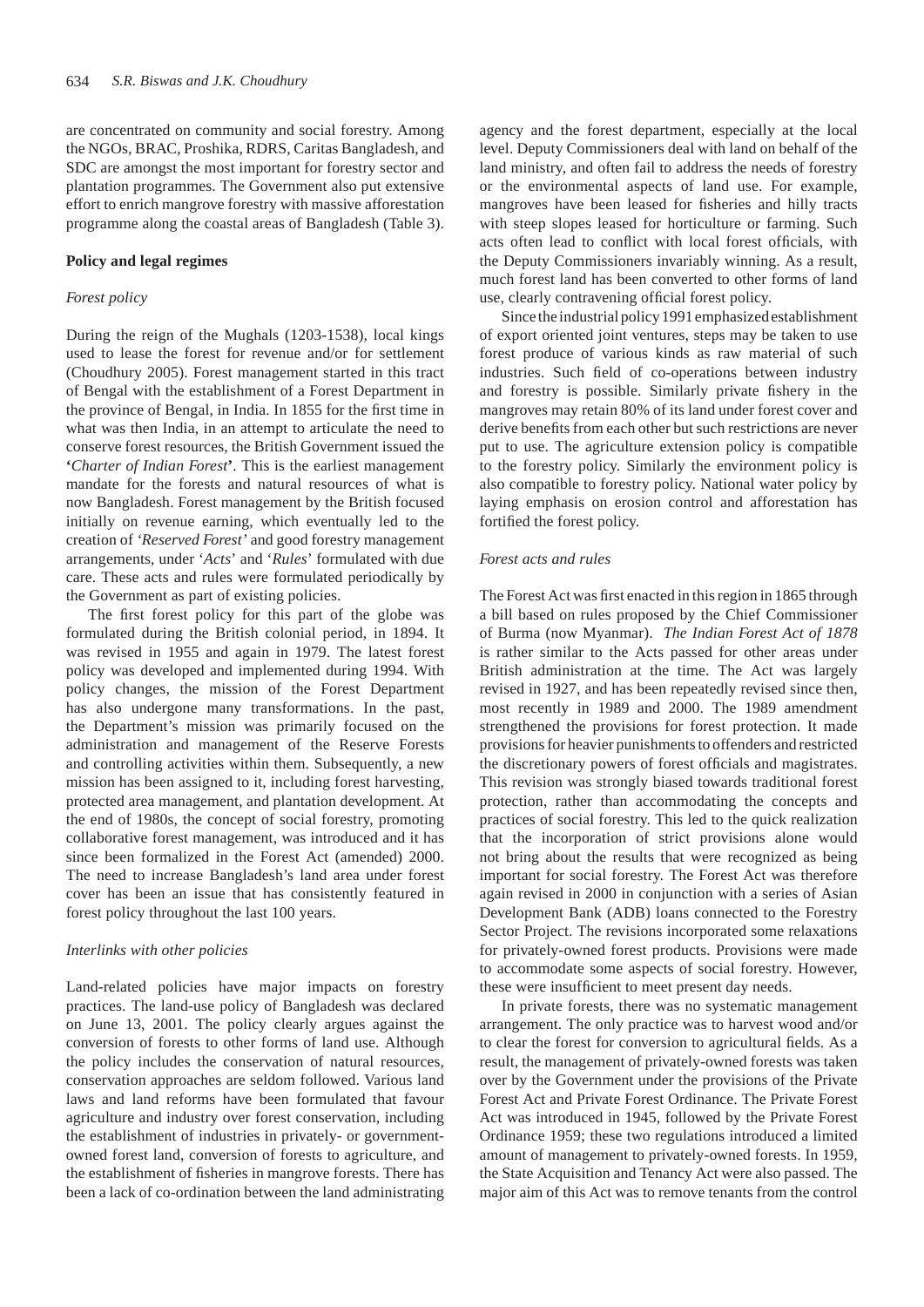of their landlords and instead bring them under the direct control of the Government. Under the provisions of this State Acquisition and Tenancy Act many private properties, including 'forest land', were acquired by the Government. The lands were then brought under the management of the Forest Department as reserved forest under an order passed by the then 'Board of Revenue'.

Forest rules are framed under the provisions of the Forest Act. The existing rules, however, were framed earlier and are still in force, namely the *Forest Transit Rules* and *Drift Rule*. These rules regulate the movement of forest products, irrespective of origin. The movement of timber or other forest products collected or harvested from private land also comes under these rules. The existing rules have no arrangement to account for or accommodate participatory forestry activities. As the Forest Department has continued to manage its forest lands (Reserved, Protected, Acquired Forest) under traditional forestry management concepts and new plantations are mostly restricted to denuded tracts of land under their control, many areas of existing forest are not only being gradually depleted but are also being encroached upon by local people. No new rules have yet been introduced under the revised Forest Act 2000, although a set of draft rules has been prepared and are awaiting Government approval.

## THE QUESTION OF SUSTAINABILITY

#### **Ecological perspectives**

The sustainable management of lands, forests and other natural resources of Bangladesh are at a critical stage (Biswas and Misbahuzzaman 2005), not only in relation to providing benefits to local people but also for the national interest (Choudhury 2005). The ever-increasing population is now exerting tremendous pressure on natural resources. Forest loss not only involves the disruption of many natural systems, but also directly threatens food security and increases poverty amongst local inhabitants. Even if timber production were to be successful, certain tree species (Robinson 1993, Boot and Gullison 1995) and wildlife (Frumhoff 1995) could fare poorly in forests managed for sustained yield alone (Dickinson *et al.* 1996).

Due to a shift in forest policy and the nature of government management interventions, forest ecosystems, and especially tree species composition and growing stock, have been changed. The practice of converting mixed heterogeneous stands to pure uniform forest by artificial regeneration on an extensive scale has created many ecological imbalances (Biswas 2001). Both forested (Biswas 2001) and nonforested areas are becoming increasingly important for the opportunities that they provide for the conservation of biological diversity (Sayer and Whitmore 1991, McNeely 1994, Dickinson 1995, O'Connell 1996). The increasing rate of deforestation in the natural forest of Bangladesh has led to a growing concern about the loss of biodiversity (Biswas 2001), as in other humid tropical forests (Myers 1993, Sayer

and Whitmore 1991). However, information about the loss of forest biodiversity in Bangladesh is very limited. Preliminary studies (e.g. Choudhury *et al.* 2004<sub>a, b, c, d, e, Biswas 2001,</sub> Nath *et al.* 2000, Nath *et al.* 1998, Nath *et al.* 1997, Hossain et al*.* 1997, Haque and Alam 1988, Das and Siddiqi 1985, Das 1980, Prain 1903) indicate that the species diversity in the forests of Bangladesh is decreasing.

According to GOB (1993), 31.7% of the total forest area is natural forest and 20.5% of the country's total forest area is semi natural under medium to high density and only 4.30% of total forest area as barren forestland but the actual figure is much higher. The total area of hill forests is about 1,362,670 ha, including Unclassed State Forests (USF) of 713,652 ha. Of the total USF, only 7% have tree cover. Medium to high density natural forests amount to 85,316 ha and are situated in the CHT, Chittagong, Cox's Bazaar and Sylhet. Medium to high density hill forests amount to about 6.27%. PAs which cover about 5% of the hills are considered to have good forests but, in reality, the cover is discontinuous (Choudhury 2005). The tree resources of the Sundarbans Reserved Forest have decreased dramatically over the last 37 years, as indicted by the differences between the FORESTAL inventory in 1959, the ODA inventory in 1983 and the FRMP inventory in 1996. Estimates from the three inventories indicate that throughout the Sundarbans, *Heritiera fomes* had decreased from 211 trees/ha in 1959 to 125 in 1983 and 106 in 1996, based on >15cm dbh trees, or by about 50% over the 37-year period. The mangrove plantations established since the late 1960s in the newly accreted islands of the coastal districts are doing well except for damage caused by cyclones in 1991 (Choudhury 2005). One estimate puts the average growing stock in the Government forest area as decreasing, i.e. in 1980 the growing stock was approximately over  $45 \text{ m}^3/\text{ha}$ and that the growing stock in the 1990s it has been reduced to 30 m3 /ha (Amin *et al.* 2002). An estimated 50% of the original forest cover has been destroyed within the past 20 years (Amin *et al.* 2002).

In the Forestry Master Plan (FMP 1993), forest cover conditions for the different types of natural forests in the country have been categorized. The Resources Information Management Systems (RIMS) has made available a detailed inventory of some Forest Divisions. These categories vary from region to region and between types of forests. Although information on tree cover is not available for all forests, a synopsis of the overall quality of forest cover in Bangladesh (Fig. 3) indicates that the condition is deteriorating. RIMS, on the basis of a study by FAO (1993), proposed four categories of forest related to their cover condition:

- *Closed forest:* These are high forests with tall or shorter trees.
- *Open forest:* Trees are scattered and the canopy is open. Bushes and undergrowth are present. The forests have some sort of vegetation with scattered trees.
- Shallow forest: Area under only bush cover. No trees are present.
- *Fallow forest:* There is no vegetation or trees the land is barren.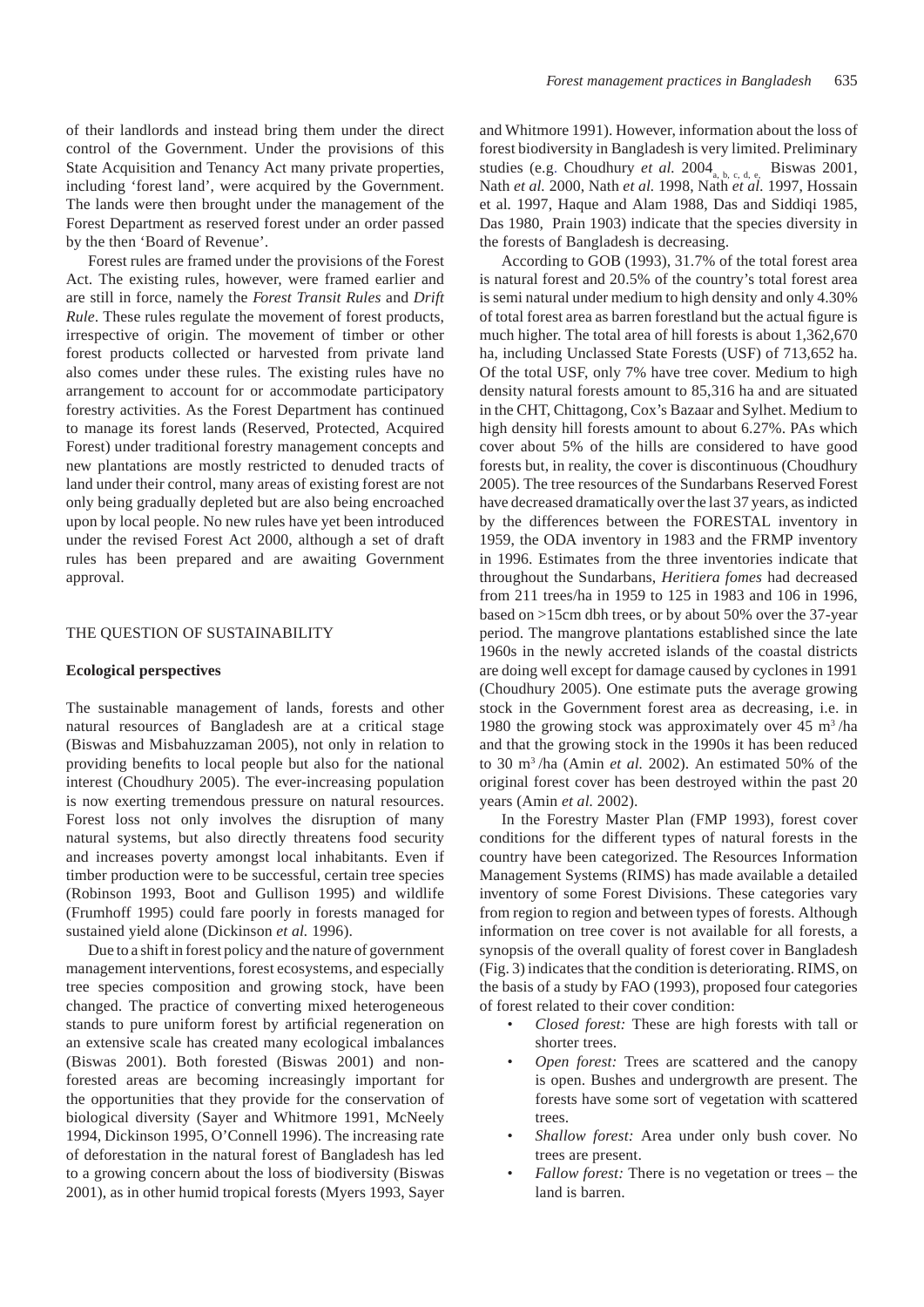TABLE 4 *Forest covers of Bangladesh* 

|                                                    | <b>Hill Forest</b> | <b>Plain land Forest</b> | <b>Mangrove Forest</b> | <b>Total</b> |  |
|----------------------------------------------------|--------------------|--------------------------|------------------------|--------------|--|
| <b>Forest Cover</b>                                | $(900)$ ha)        | $(900)$ ha)              | $(900)$ ha)            | $(900)$ ha)  |  |
| <b>Forest</b> (less PAs and Coastal Afforestation) |                    |                          |                        |              |  |
| Closed                                             | 104.073            | 0.0000                   | 100.647                | 204.720      |  |
| Opened                                             | 146.375            | 27.530                   | 218.551                | 392.456      |  |
| Shallow                                            | 10.319             | 25.286                   | .000                   | 35.605       |  |
| Fallow                                             | 21.764             | 0.000                    | .000                   | 21.764       |  |
| Subtotal                                           | 282.531            | 52.816                   | 319.198                | 654.545      |  |
| <b>Protected Areas (PA)</b>                        |                    |                          |                        |              |  |
| Closed                                             | 34.534             | 8.224                    | 75.100                 | 117.858      |  |
| Opened                                             | 19.663             | 4.734                    | 5.173                  | 29.574       |  |
| Shallow                                            | 1.013              | .0000                    | 0.000                  | 1.013        |  |
| Fallow                                             | 4.936              | .0000                    | 0.053                  | 4.989        |  |
| Subtotal                                           | 60.146             | 12.962                   | 80.326                 | 153.434      |  |
| <b>Plantation</b>                                  |                    |                          |                        |              |  |
| In Forest (less PAs)                               | 105.387            | 21.086                   | 0.192                  | 126.665      |  |
| <b>In Protected Areas</b>                          | 3.842              | 0.000                    | 1.900                  | 5.742        |  |
| In Coastal Afforestation                           | 0.000              | .000                     | 76.533                 | 76.533       |  |
| Subtotal                                           | 109.229            | 21.086                   | 78.625                 | 208,940      |  |
| Total                                              | 451.906            | 86.864                   | 478.149                | 1016.919     |  |
| <b>Other</b>                                       |                    |                          |                        |              |  |
| $encroadment + water + others$                     | 57.085             | 35.020                   | 11.723                 | 103.828      |  |
| <b>Grand Total</b>                                 | 508.991            | 121.884                  | 489.872                | 1120.747     |  |

Source: Amin et al. 2002

As a consequence of continuous forest depletion and degradation of forest cover quality,  $CO<sub>2</sub>$  emissions into the environment have increased significantly over the past 22 years, further reducing the sustainability of the forest. Increasing CO<sub>2</sub> emissions is an indicator of increased forest loss and degradation and thus numerous threats associated with increasing atmospheric  $CO<sub>2</sub>$  concentrations have been identified and are of major concern to both ecologists and foresters in Bangladesh.

#### **Socio-economic perspectives**

The contribution of the forestry sector to the national economy is very significant. The contributions are in the form of timber, electric poles, posts, cross arms, anchor logs, railway sleepers (Pant 1982), fuelwood and employment. The initial contribution was high (1992) but the Government's ban on felling has had the effect of reducing the contribution made by forestry to the Gross Domestic Products (GDP). In 1997-98, some mature plantations were felled to generate exports, but this was unsuccessful. Thus the forestry sectoral contribution to GDP is decreasing (Fig. 3). Around 2% of the labour force is employed in the forestry sector (GoB 2004) which provides employment of about 0.8 million workdays annually (FAO 2006). The livelihoods of people depend directly on the natural resource base (Nishat *et al.* 2005). The conflict between people living adjacent to forests and the forest management authority is intensifying, resulting in an unsustainable ecosystem (Biswas 2001, Canizado and Mabud 1988 and Das 1980). A ban on felling of trees at a time (in 1971) when wood was in very high demand for the rehabilitation of wardamaged houses, coupled with the prevailing poor law and order situation, caused the most serious destruction of forest resources in the history of the country. The Government of Bangladesh normally highlights 'population pressure' as the main cause of forest depletion in Bangladesh. However, it is widely felt that it is not the poor who can be made solely responsible for forest degradation. Instead, the role of the rich and influential quarters of society should be questioned (Choudhury 2005).

# DISCUSSION

Over the last 34 years the natural forest of Bangladesh has decreased significantly in terms of areas and quality (floristic structure and composition). Most of the natural forests (except Sundarbans) are now characterized by low species density. As a result, the contribution of the forestry sector to the national GDP is decreasing. Illegal felling contributed the most towards degradation of the natural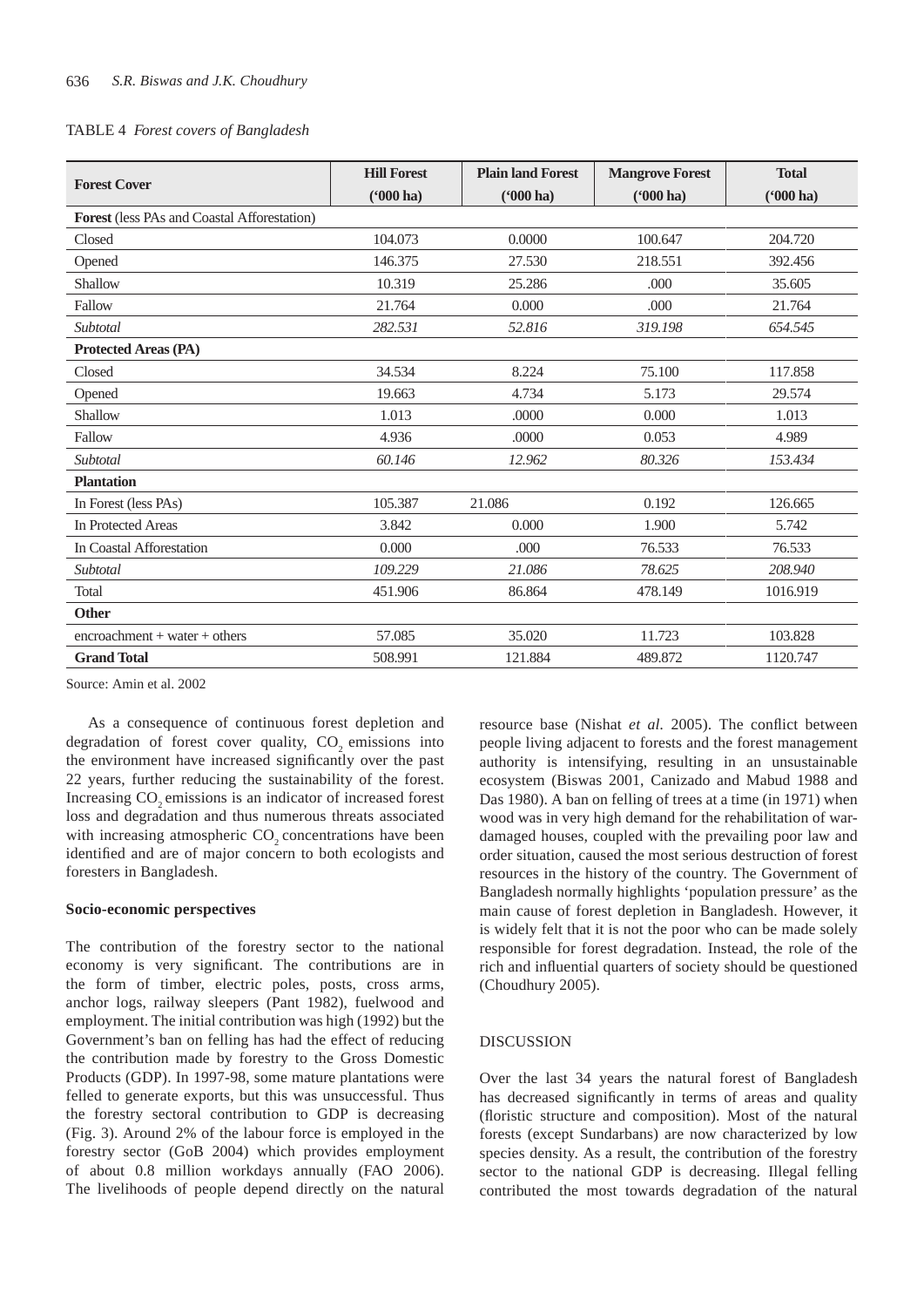



forest coverage. Apart from population pressure, the reasons for illicit felling are: (i) a lack of cooperation between management authorities and neighboring forest-dependent communities and (ii) corruption within the forest managers. The strict approach of earlier forest management policies and management plans, where people had no involvement also contributed towards this illicit felling. Realizing the adverse effect of such policies, the Government has shifted policy focus and management regimes, placing emphasis on participatory forestry/social forestry involving forestdependent communities. Large-scale plantation programmes have been undertaken by the Government in recent years. However, plantation efforts by the Forest Department have been insufficient to compensate for the damage to natural forests. Plantations have also been affected by a number of factors, including inadequate site preparation, illegal removal and encroachment, unsuitable sites or incompatible species mixtures, disease and pest attack in some locations, and lack of monitoring and evaluation (FMP 1993; GOB 1999).

Ecologically, all the existing patches of natural forest in the country are degraded because they have already become unsuitable as habitat for arboreal mammals and other wildlife (Choudhury 2005). For example, the Capped Langur (*Presbytis pileatus*) prefers to live in closed-canopy Sal forests. The Madhupur National Park contained good habitat for the species until the mid-1980s, when the population of the species in the park was quite vigorous. Now, due to the lack of closed canopy in the forest, the population of the species has decreased markedly.

Within a socio-ecological context, the intricate interrelationships, interdependencies and diverse responses of forests ecosystems and local communities under different management regimes are poorly understood and have been mentioned above. Specifically, in the past, there has been very little focus on forest management and the human ecological aspects of forest ecosystem management and livelihood linkages. Sustainable forest management will only succeed if all stakeholders are fully aware of their own impact on forests and forestry issues and are held accountable for their actions. It is important that the roles and rights of each stakeholder are acknowledged and understood. Difficulties encountered with implementing sustainable forest management have more often been found outside the technical arena, in areas such as land rights, socio-economic conditions and political circumstances. The present shift towards participatory forestry could help a great deal in regenerating the degraded forests and thereby the sustainability of existing forests. Thus it will be highly appreciated if authorities put greater emphasis on participatory forestry and ecosystem approach in Bangladesh

Management interventions and policies, however wellintentioned, will not bring benefits to members of the public unless they are properly implemented. It is observed that in underdeveloped countries such as Bangladesh, policies are often very well formulated with assistance from abroad, but are also highly deviated during their implementation, for a variety of reasons. Correct and true implementation is very difficult because of the relative strength of various interest groups. Promulgation of Acts and Rules to carry out the theme of the policy is usually a very important and difficult task. The commitment of the Government to implement the acts and rules uniformly to harness the benefits for the nation at large is very important.

#### THE ROAD AHEAD

Forestry literature over the decades identified increasing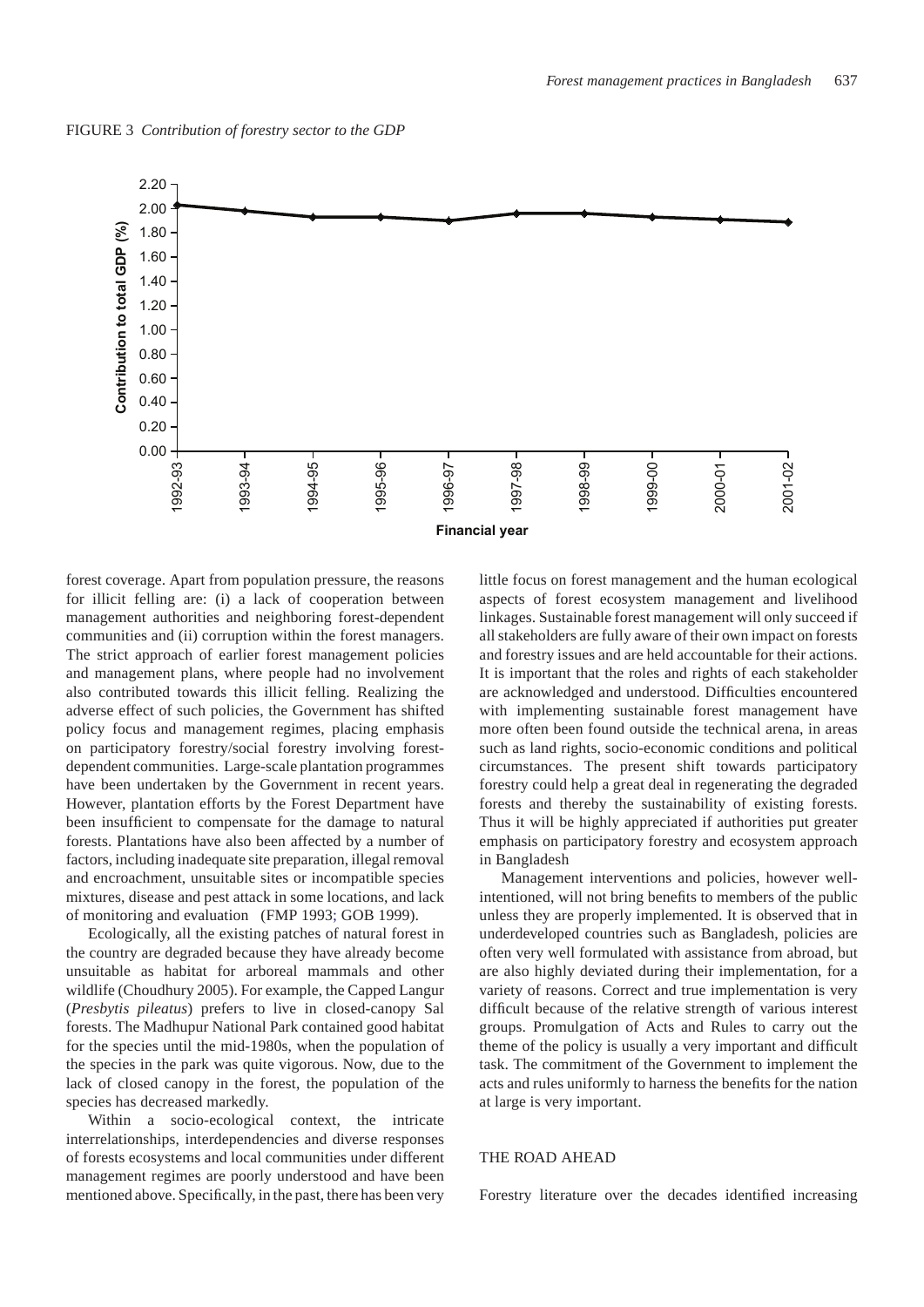population pressure as the root cause of tropical deforestation especially for developing countries. In recent times, apart from poor management direction, illegal tree felling is considered an important factor responsible for forest degradation. To address the degradation of tropical forests, policy and management regimes have been revised from time to time, and focus has been changed from a purely scientific government control management towards participatory management. The identified main drawbacks of centralized management regime are lack of ownership of the forest dependent communities or people adjacent to the forest results massive illicit felling, forest encroachments etc. On this ground participatory forestry evolves with the broad aim of involving forest dependent poor peoples in managing the forest resources so that people themselves own the forests and protects. Though there are many good things, most often, participatory forestry failed to address the real participation of the local peoples thus the efforts collapse as soon as the programme is over. It is expected that participation should be true participation instead of 'show' participation. In line with effective participatory forestry, efforts should be made to incorporate alternative short term income generating activities (as forestry return long time to get return) in the participatory forestry programme. Alternative employment generation activities can also be incorporated in this line which will help to deter people from tropical deforestation and current participatory forestry can be improved.

For several decades, numerous government and nongovernmental bodies implementing participatory forestry programmes have shown interest in becoming involved in these programmes. So, perhaps we can now expect that rate of deforestation will be lower than before but in reality the rate of deforestation is ever increasing. Why? The answer is unclear, but it is difficult not to consider that corruption might be an influence.

Developing countries such as Bangladesh have experienced severe political instability which ultimately affects management of natural resources. Most of the time management authority follows the Government's political priority instead of the objectives laid down in the master plan. For example, until recently a priority was medicinal plant, which therefore became integrated into most of the forestry programmes. However, with the change of government management priorities have moved away from medicinal plants with the result that a significant amount of money and effort has amounted to very little. The country has already experienced a similar situation with different modes of participatory forestry. Since forestry operations require long term interventions, a political commitment is prerequisite for making the forest management efforts sustainable.

Although forestry activities are regulated by forest policy, they must be integrated into other land use policies such as those relating to agriculture, land management, industry, mineral extraction, water use, and with the country's Poverty Reduction Strategy document. Chokoria Sundarbans, one of the oldest mangrove forests has completely destroyed because of the conflicts between land, forestry and fisheries policies.

The forestry sector of Bangladesh suffers from lack of sufficient research. The only government agency involved in forest research is the Bangladesh Forest Research Institute from which the quality and standard of research is questionable. Basic research has yet to be carried out. For example, there remains no reliable data on the country's forest areas or growing stock. Sundarbans mangrove forest is the largest single tract of mangrove forest in the world but this is the least studied forest in Bangladesh. The tropical Dipterocarp forest in the hilly areas of Bangladesh is second is largest area of natural forest in Bangladesh yet this forest suffers from regeneration problems. The forestry master plan should place emphasis on in depth scientific research on these forests.

In the year 2006 most of the national policy documents such as the National Action Programme for Combating Desertification (NAP) National Biodiversity Strategy and Action Plan (NBSAP), National Programme of Action for Protecting Coastal and Marine areas from Land and Land Based Activities (NPA) emphasized the reclamation and restoration of the forest areas with native species. However, hardly any research has been conducted on ecosystem restoration in the forest areas of Bangladesh. It is expected that management authority should initiate degraded forest restoration in a pilot scale with scientific research instead of initiating a massive scale forest restoration programme without any research.

# ACKNOWLEDGEMENTS

We gratefully acknowledge Bangladesh Forest Department for providing necessary data support. We are grateful to John Innes University of British Columbia, Canada, and M.K Alam of Bangladesh Forest Research Institute for their review and constructive comments in improving the manuscript. The highly valuable comments made by the editor and three anonymous reviewers are acknowledged.

# **REFERENCES**

- ADB (Asian Development Bank). 1993. Forestry master plan, Volume 1. Government of Bangladesh, Ministry of Environment and Forests. Asian Development Bank, Manila, the Philippins, 162 pp.
- AHMED, H. 1961. Working plan for the Dhaka forest Division for the period of 1959-60 to 1963-64. Directorate of Forests. 18 p.
- AHMED, I.U. 2003. Forest management: Bangladesh perspective (in Bengali), Aranya. 11 (6). 19-28.
- AITKINSON, G., DUBOURG, K., HAMILTON, K., MUNASINGGHE, M., PEARCE, D. and YOUNG, C. 1997. Measuring sustainable development: macroeconomics and the environment. Edward Elger Publishing. 252 pp.
- AMIN, R., AKONDA, A.W. and NEYAMAT, H. 2002. National assessment of forestry restoration policy and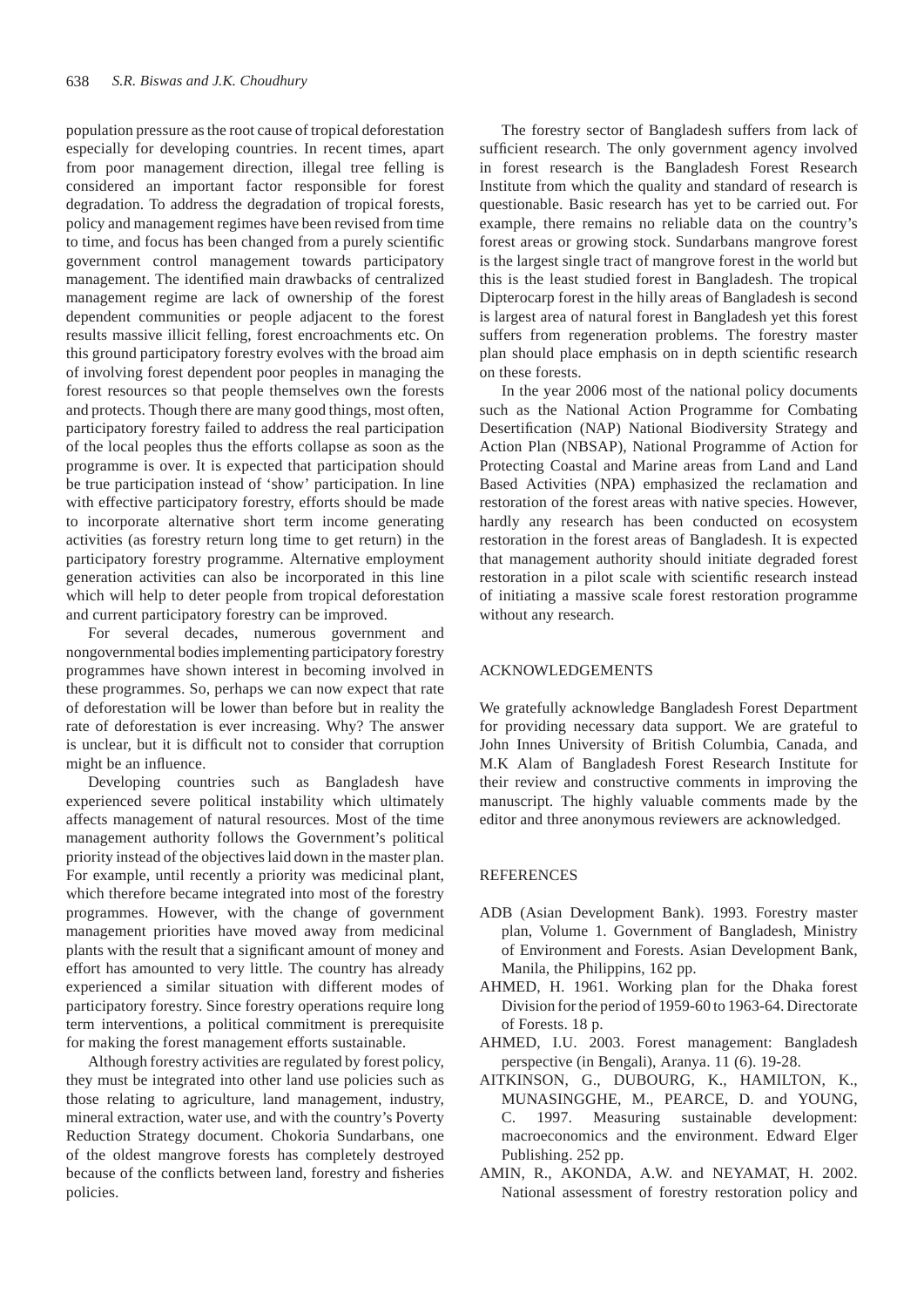practices in South Asia: Bangladesh. IUCN/WWF, 50 pp.

- ASIAN DEVELOPMENT BANK (ADB) 1999. Fighting poverty in Asia and the Pacific: The poverty reduction strategy of the Asian Development Bank. Manila.
- BANERJEE, S. 1943. Working scheme for Chittagong Hill Tracts (North & South) forest Division. For 1943 to 1953. Directorate of Forests.
- BISWAS, S.R. 2001. Structure, Composition and diversity of tree species in Idgaon forest reserve of Cox's Bazar forest division, Bangladesh. M. Sc. Thesis. Forestry and wood technology discipline, Khulna University, Bangladesh. 66pp.
- BISWAS, S.R. AND MISBAHUZZAMAN, K. 2005. Stem diameter in relation to dispersal behavior of Diptercarus species. International Journal of Agriculture and Biology. 7 (5) (in press)
- BLAMFORTH, E.G. 1985. Interim felling prescription for Sundarbans Reserved forests. FAO/UNDP project, BGD/85/085.
- BLAMFORTH, E.G. AND HOWLADER, N.I. 1988. Forest management plan for Chittagong division (1988 to 1997). Field document no 6. FAO/UNDP/BGD/85/085. Dhaka
- BOOT, R.G.A. and GULLISON, R.E. 1995. Approaches to developing sustainable extraction systems for tropical forest products. Ecological Applications 5: 896-903.
- BUNNEL, F. 1997. Operational criteria for sustainable forestry: focusing the essence. For. Chron. 73: 679-684.
- CANIZADO, L. and MABUD, M. 1998. General Management plans for the Cox's Bazar forest division. GOB/WB. FRMP project. The Meader group of companies, Dhaka.
- CANONIZADO, L AND HUSSAIN, M 1988a. Integrated Forest Management Plan for the Sundarbans Mangrove Forest, FRMP project, Bangladesh Forest Department. Dhaka.
- CANONIZADO, L AND HUSSAIN, M 1988b. Integrated Forest Management Plan for the Cox's Bazar Forest Division, FRMP project, Bangladesh Forest Department. Dhaka
- CANONIZADO, L AND HUSSAIN, M 1988c. Integrated Forest Management Plan for the Sylhet Forest Division, FRMP project, Bangladesh Forest Department. Dhaka
- CANONIZADO, L AND ISHTIAQUE, M.U. 1988. Integrated Forest Management Plan for the newly afforested coastal areas of Noakhali Forest Division, FRMP project, Bangladesh Forest Department. Dhaka.
- CHAMBERS, R. 1997. Whose reality counts? putting the first last. London: Intermediate Technology Publications.
- CHOUDHURY, .M. 1960. Working scheme for the Mymenshing division for 1960-61 to 1969-70. 73p.
- CHOUDHURY, A.M. 1960. Working scheme for the Mymenshing Division for 1960-61 to 1969-70. Directorate of Forests, 79 pp
- CHOUDHURY, A.M. 1969. Working plan for the forest of Chittagong Hill Tracts (North) forest Division. Volume I & II (1969-70 to 1988-89). Directorate of Forests.
- CHOUDHURY, J.A. 1985. Forestry statistics in Bangladesh. Forestry statistics in Asia Pacific region, RAPA. FAO,

Basngkok. 55pp.

- CHOUDHURY, J.K., BISWAS, S.R., ISLAM, S.M., RAHMAN, O. and UDDIN, S.N. 2004a. Biodiversity of Tilagarh reserved forest, Sylhet. IUCN – The World Conservation Union, Dhaka, Bangladesh. 20 pp.
- CHOUDHURY, J.K., BISWAS, S.R., ISLAM, S.M., RAHMAN, O. and UDDIN, S.N. 2004b. Biodiversity of Rajeshpur Sal forest, Comilla. IUCN – The World Conservation Union, Dhaka, Bangladesh. 21 pp.
- CHOUDHURY, J.K., BISWAS, S.R., ISLAM, S.M., RAHMAN, O. and UDDIN, S.N. 2004c. Biodiversity of Jaflong, Sylhet. IUCN – The World Conservation Union, Dhaka, Bangladesh. 28 pp.
- CHOUDHURY, J.K., BISWAS, S.R., ISLAM, S.M., RAHMAN, O. and UDDIN, S.N. 2004d. Biodiversity of Ratargul swamp forest, Sylhet. IUCN – The World Conservation Union, Dhaka, Bangladesh. 24 pp.
- CHOUDHURY, J.K., BISWAS, S.R., ISLAM, S.M., RAHMAN, O. and UDDIN, S.N. 2004e. Biodiversity of Dulahazara safari park, Cox's Bazar. IUCN – The World Conservation Union, Dhaka, Bangladesh. 30 pp.
- CHOWDHURY, J. K. 2005. Forests and forestry in Bangladesh. Paper presented at BELA. 39 pp.
- CURTIS, S.J. 1931. Working plan for the forest of Sundarban Division for the period of 1pril 1931 to March 1951. Volume 1 (Parts I and II), 175 pp.
- DAS, S. 1980. Dipterocarp forests of Bangladesh and their management. Bano Biggyan Patrika, 9(1&2): 71-86.
- DAS, S. 1982. The forest management practices in Bangladesh. Proceedings of the Second ntional forestry conference, Bangladesh. January 21-26..
- DAS, S. and SIDDIQI, N.A. 1985. The mangroves and mangrove forests of Bangladesh. Bulletin no 2, Mangrove Silviculture Division, Bangladesh Forest Research Institute, Chittagong, Bangladesh.
- DICKINSON, M.B., DIKINSON, J.C. and PUTZ, F.E. 1996. Natural forest management as a conservation tool in the tropics: divergent views on possibilities and alternatives. Commonwealth Forestry Review 75(4): 309-315.
- DIKINSON, J.C.III. 1995. The need and potential for private biodiversity conservation. In: Saunier, R.E., and Meganck, R.A. (eds) Conservation of Biodiversity and the new regional planning. Organization of American States, Washington. D.C., USA.
- DUPUY, B., MAITRE, H.F. and AMSELIM, I. 1999. Tropical forest management techniques: a review of the sustainability of forest management practices in tropical countries. Working paper: FAO/FPIRS/04 prepared for the World Bank.
- FAO. 1888. Assistance to Forestry Sector, Bangladesh, Project Findings and Recommendations. BDG/81/028. Terminal Report. Rome
- FAO.1999. State of the world's forests 1999, FAO. Rome.
- FAO.2001. State of the world's forests 2001, FAO. Rome.
- FAO.2003. State of the world's forests 2003, FAO. Rome.

FAO.2005. State of the world's forests 2005, FAO. Rome.

FORESTRY MASTER PLAN (FMP). 1993. Forestry master plan. Ministry of Environment and Forest, Government